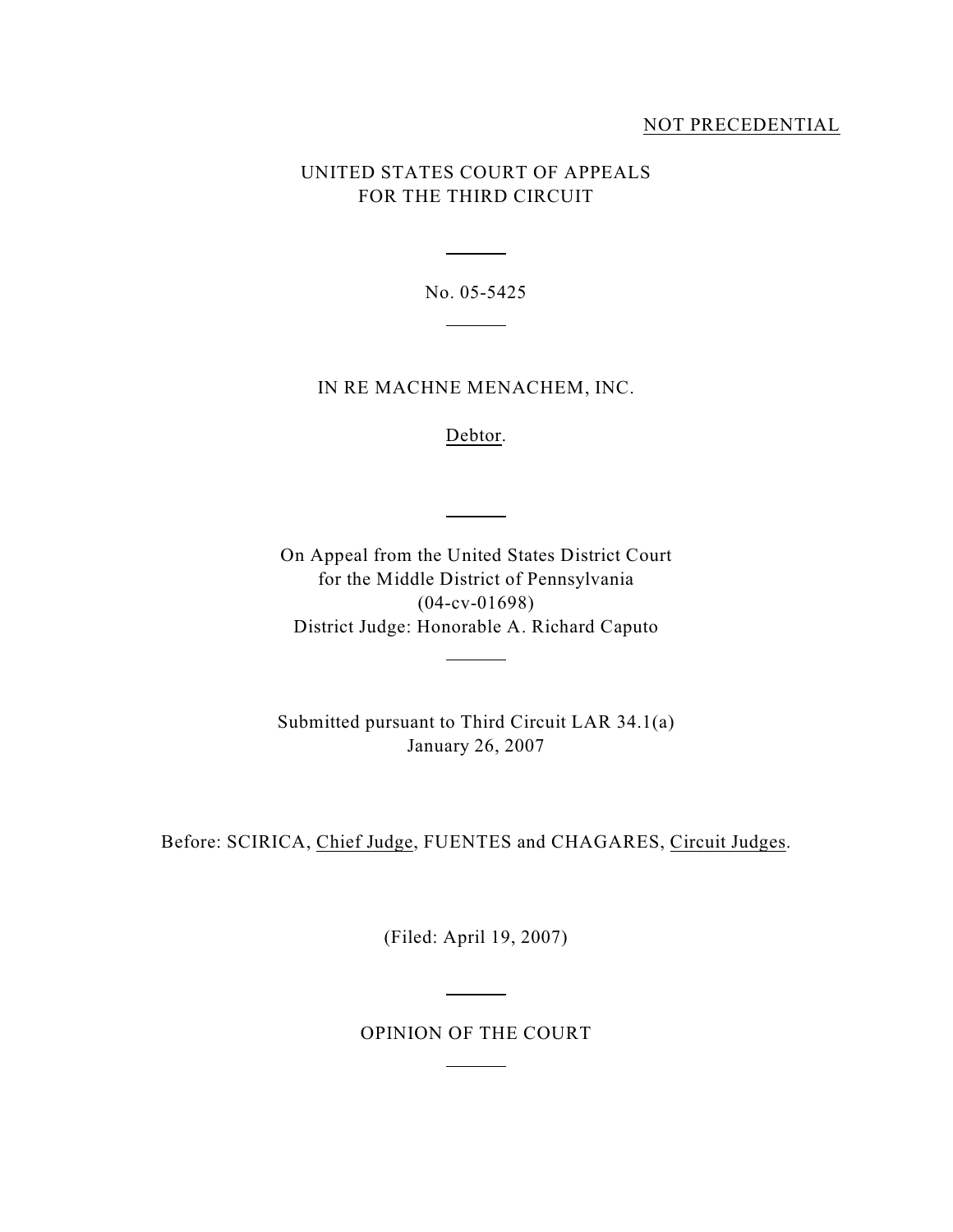### FUENTES, Circuit Judge.

A debtor in bankruptcy, Machne Menachem, Inc., appeals the District Court's decision to vacate the Bankruptcy Court's order of confirmation. The District Court concluded that the debtor's confirmation plan failed to meet the requirements of 11 U.S.C. § 1129(a) because the debtor had secured confirmation by purchasing creditors' claims through an insider. We have jurisdiction pursuant to 28 U.S.C. § 158(d) and will affirm the order of the District Court.

**I.**

Because we write for the parties, who are familiar with the history of the case, we recount only the necessary facts. Machne Menachem, Inc. ("Machne") is a non-profit company that operates a summer camp for Orthodox Jewish male children in Pike County, Pennsylvania. In 2001, amidst a battle for control among its board of directors, Machne filed a petition for bankruptcy. During the proceedings, Machne submitted a plan for reorganization, as did one of its former directors, Yaakov Spritzer. After voting had been conducted, the Bankruptcy Court entered an order confirming the debtor's plan over Spritzer's objection.

Spritzer had argued before the Bankruptcy Court that the confirmation plan was secured in "bad faith" in violation of the bankruptcy code's confirmation requirements. See 11 U.S.C.  $\S$  1129(a)(3) ("The court shall confirm a plan only if . . . [it] has been proposed in good faith."). Spritzer pointed out that Levi Heber, the son of a director of

-2-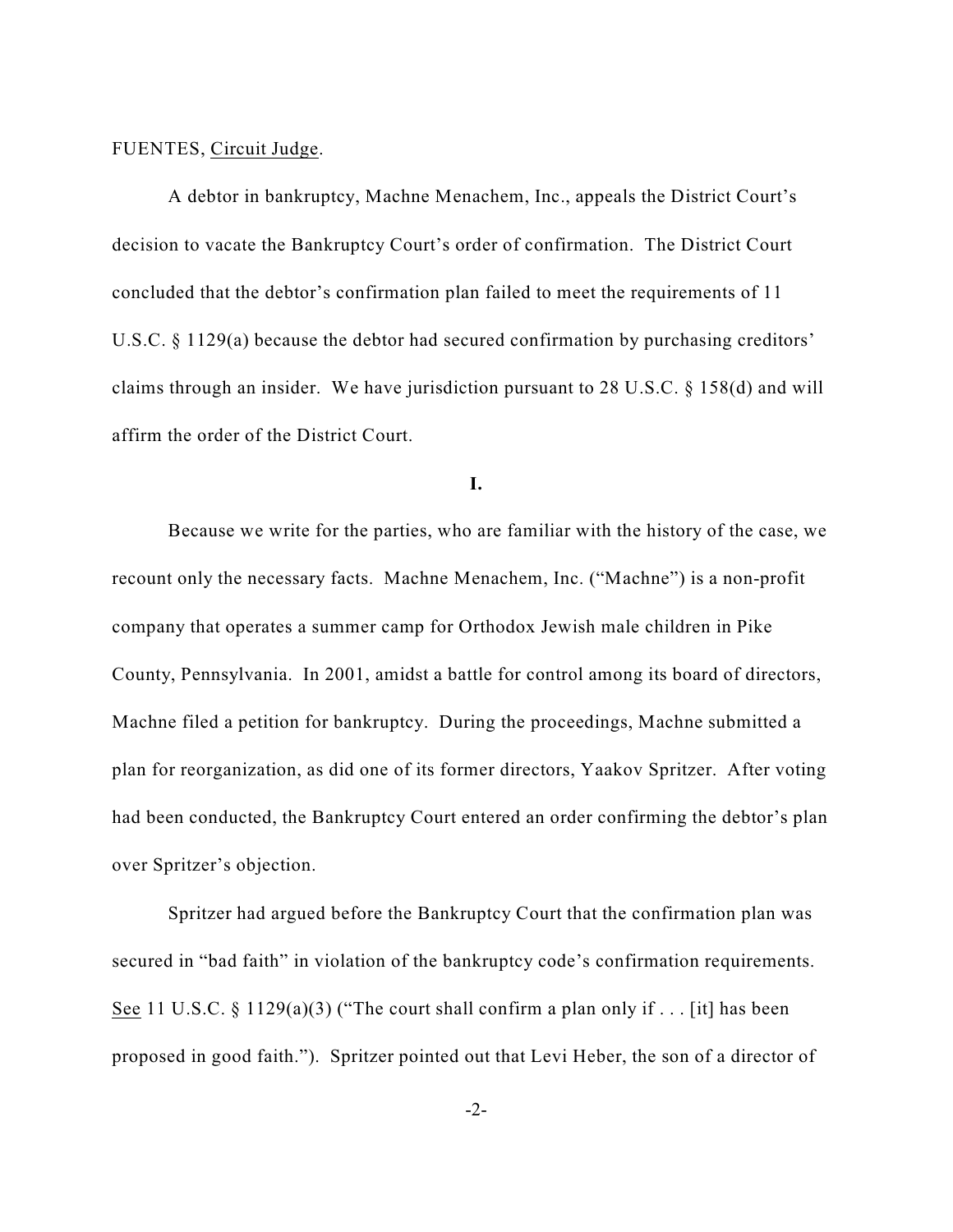the debtor, had purchased the claims of four unsecured creditors. This purchase was apparently orchestrated by the debtor, who subsequently removed the claims from "Class Four" (which contained non-insider, unsecured claims), and reclassified them in "Class Five" (which contained insider, unsecured claims).<sup>1</sup> The Bankruptcy Court rejected Spritzer's argument that these actions demonstrated "bad faith" under 11 U.S.C. § 1129(a)(3). In doing so, it concluded that the mere fact that the debtor purchased a creditor's interest for the purpose of securing approval or rejection of a plan did not necessarily amount to bad faith.

On appeal, the District Court vacated the Bankruptcy Court's order of confirmation, ruling that the purchase of claims, and their subsequent reassignment to Class Five, made the debtor's plan unconfirmable under the bankruptcy code. See 11 U.S.C.  $\S$  1129(a)(1) ("The court shall confirm a plan only if ... plan complies with the applicable provisions of this title."). It noted that, under 11 U.S.C.  $\S$  1129(a)(10), the debtor's plan required approval from at least one impaired class of creditors, and that Class Four was the only such class to accept the plan. Since Class Four did so by a vote of seven claims to four claims,<sup>2</sup> the four claims purchased by Heber could have altered the outcome. Without any basis for determining whether Class Four would have actually

<sup>&</sup>lt;sup>1</sup> Heber was an "insider" under 11 U.S.C.  $\S$  101(31) ("The term 'insider' includes [a] relative of a general partner, director, officer, or person in control of the debtor.").

<sup>&</sup>lt;sup>2</sup> See 11 U.S.C. § 1126(c) ("A class of claims has accepted a plan if such plan has been accepted by creditors . . . that hold at least two-thirds in amount and more than one-half in number of the allowed claims of such class held by creditors.").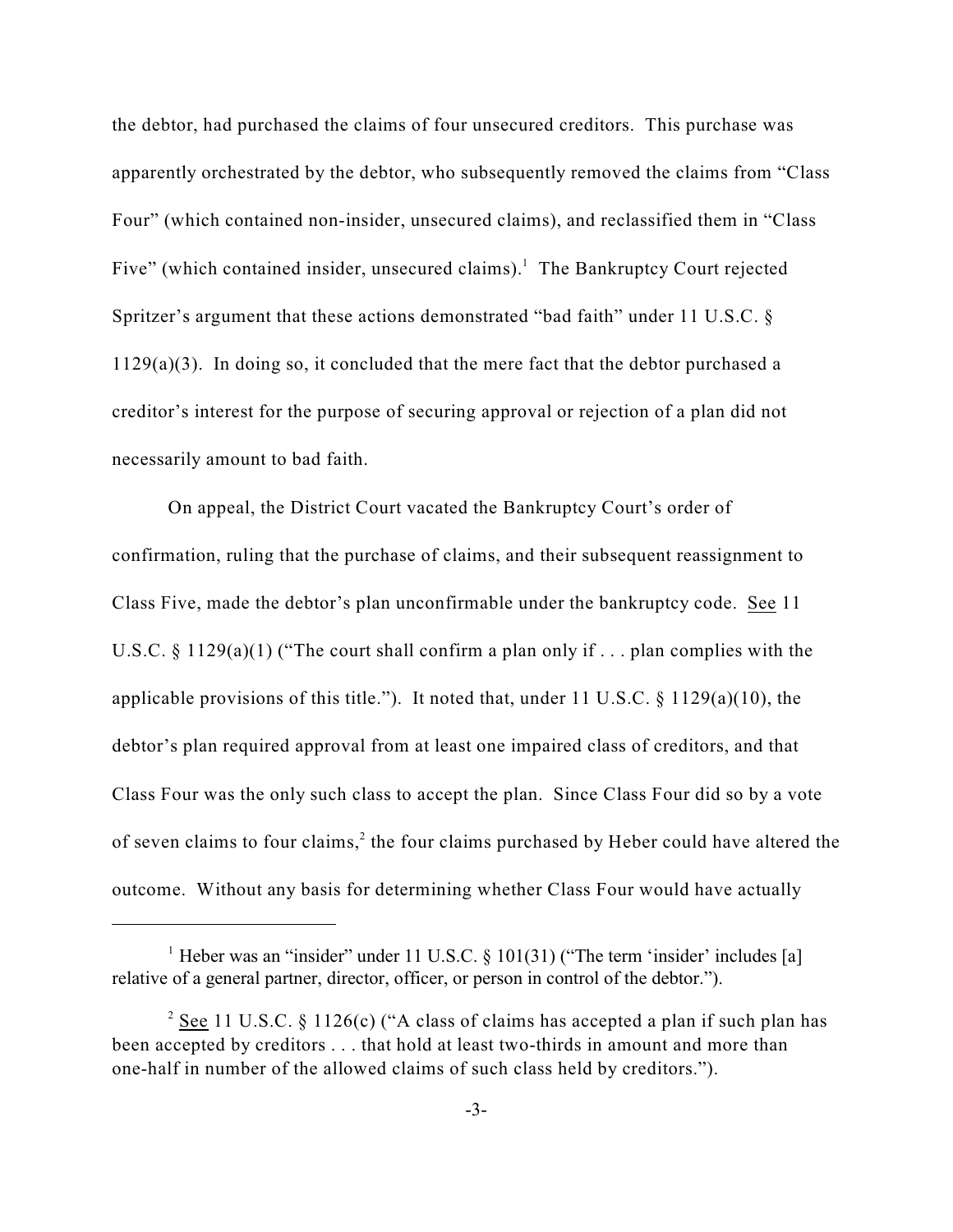accepted the plan, the District Court concluded that the purchase and reclassification of claims effectively "gerrymandered" Class Four to secure confirmation.

#### **II.**

The debtor appealed the District Court's decision, challenging the ruling that its plan was unconfirmable.<sup>3</sup> The debtor, however, provides scant support for rebutting the conclusion that its plan was confirmed by the impermissible gerrymandering of classes.<sup>4</sup> It relies on In re P-R Holding Corp., 147 F.2d 895 (2d Cir. 1945), which suggests that the purchase of a creditor's claim to secure confirmation is not necessarily an indication of bad faith. That decision, however, addressed the purchase of claims by an existing creditor—not by a non-creditor, insider of the debtor. Moreover, the District Court relied on cases suggesting that the purchase of claims by a debtor or insider can be an indication of bad faith. See, e.g., Figter, Ltd. v. Teachers Ins. & Annuity Ass'n, 118 F.3d 635, 639 (9th Cir. 1997) ("[W]hen the debtor had claims against itself purchased by an insider or

 $3$  Since its appeal was filed, there have been significant developments in the Bankruptcy Court below. Upon remand from the District Court, the Bankruptcy Court approved a Chapter 11 trustee to oversee the case. Moreover, appellee Spritzer submitted a plan of reorganization, which was voted on and approved by the Bankruptcy Court. Since that time, all tangible property of the debtor has been transferred to a non-profit organization, which obtained financing to pay most of three classes of claims in bankruptcy. Finally, the new entity has substantially improved the condition of the summer camp through ongoing maintenance and repair. Spritzer has moved to dismiss for equitable mootness. Because we will affirm the District Court's decision, the motion to dismiss for mootness is moot.

 $\frac{4}{1}$  Instead, it focuses on the details of the competing plan that was originally proposed by Spritzer but rejected by the Bankruptcy Court. Whatever the merits of that plan, the plan actually confirmed must meet the requirements of  $\S$  1129(a).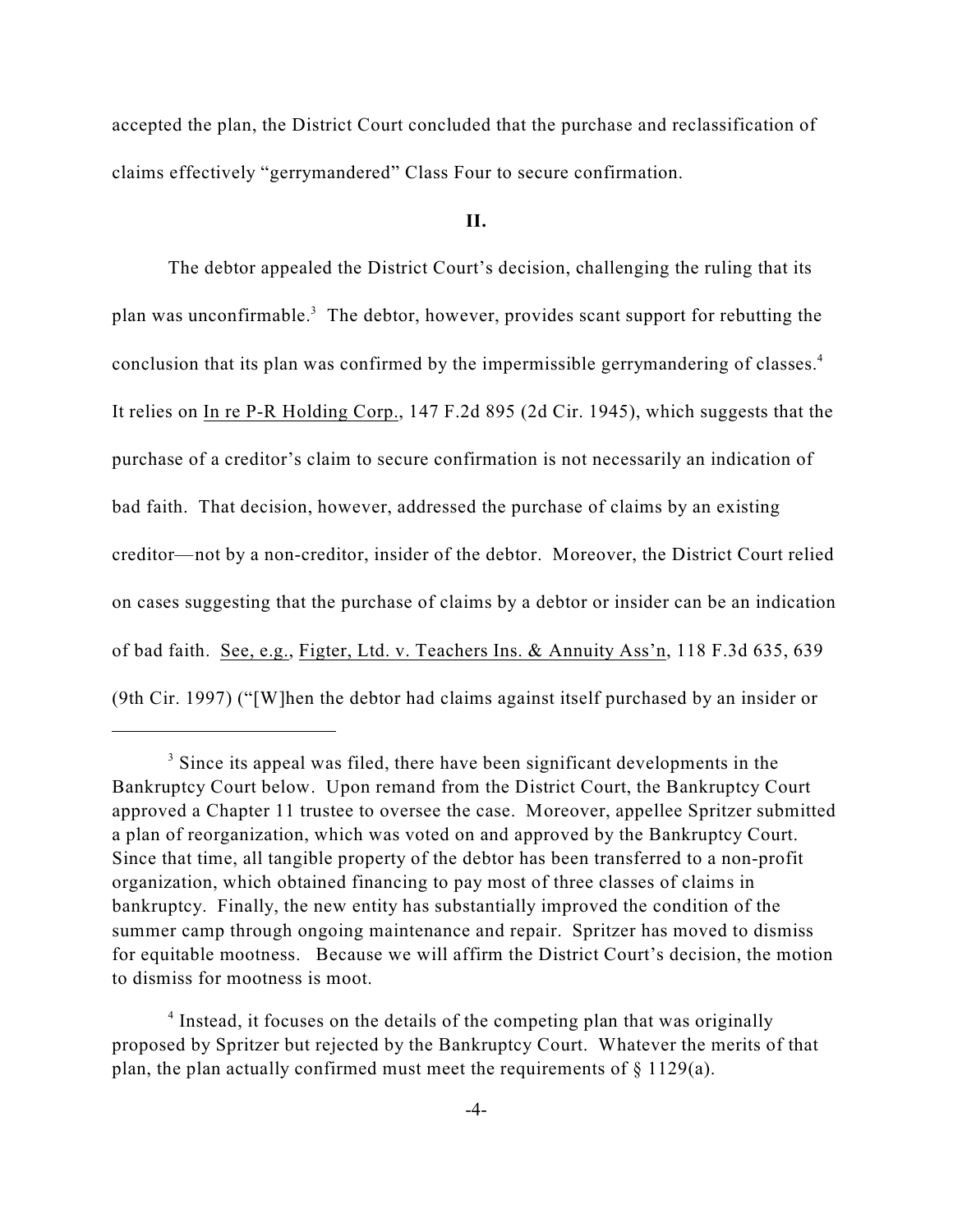affiliate for the purpose of blocking a plan, or fostering one, that was seen as a badge of bad faith.").

Furthermore, the District Court did not rely solely on the "good faith" requirement of  $\S$  1129(a)(3) in finding the plan unconfirmable. It also explained that other confirmation requirements were undermined by the purchase and reassignment of creditors' claims. The District Court found that the purchase of claims outside the plan allowed the debtor to reclassify them in order to reduce the number of votes required for confirmation. As we have previously stated, vote manipulation by the gerrymandering of classes "seriously undermines" the "critical confirmation requirements set out in Section 1129(a)(8) (acceptance by all impaired classes) and Section 1129(a)(10) (acceptance by at least one impaired class in the event of a 'cram down')." John Hancock Mut. Life Ins. Co. v. Route 37 Bus. Park Assocs., 987 F.2d 154, 158 (3d Cir. 1993). The debtor does not address these infirmities, and we agree with the District Court that the debtor's gerrymandering of classes in this case precluded confirmation of its plan.

The District Court also found that the payment of creditors outside the plan of reorganization violated 11 U.S.C. § 1123(a)(4), which requires "the same treatment for each claim or interest of a particular class." The plan provided for full payment of all Class Four claimants under the plan, yet two of the four claims from Class Four, purchased outside the plan, were paid less than in full. The debtor does not provide any

-5-